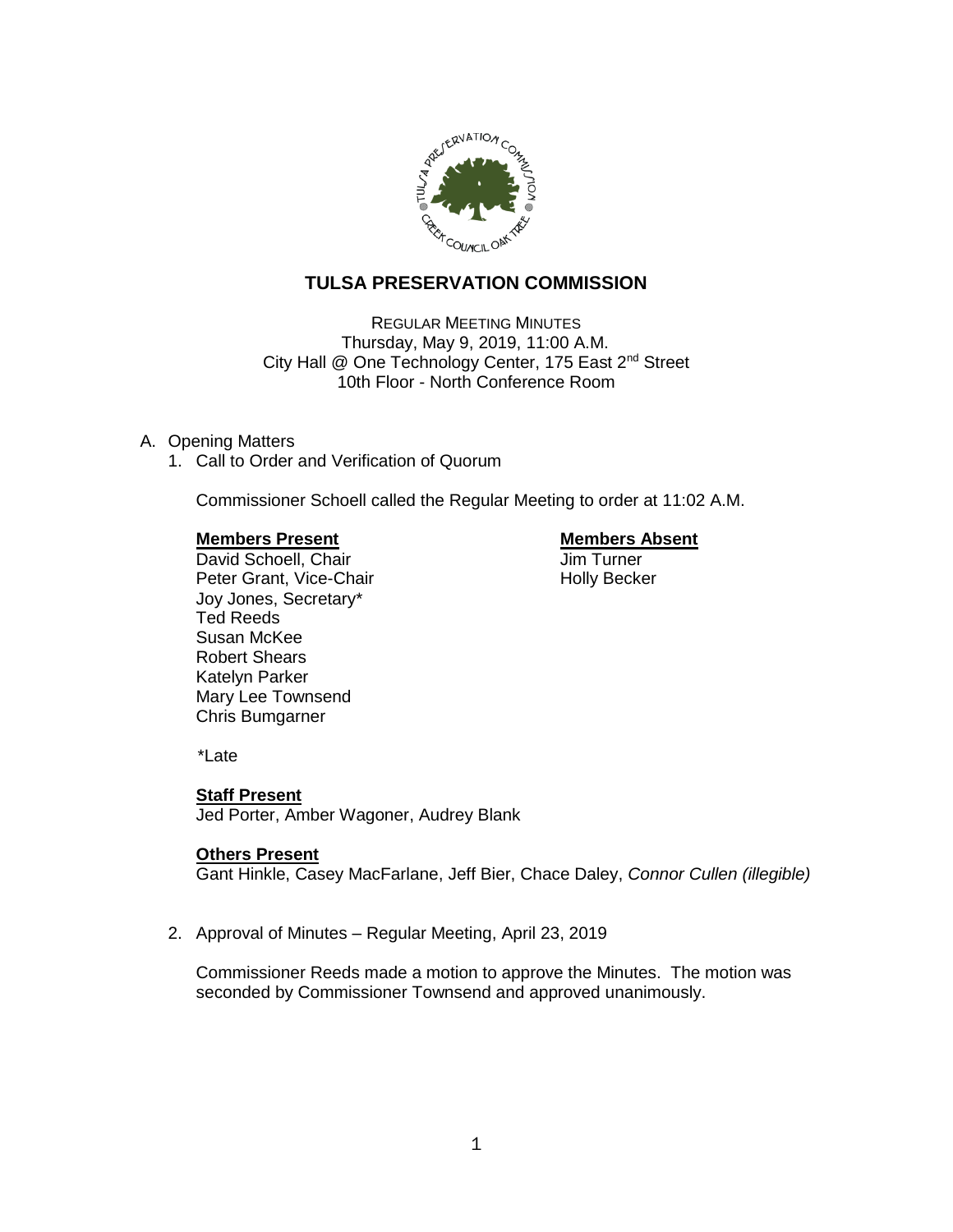**Vote:** Minutes - Regular Meeting, April 23, 2019

| In Favor         | <b>Opposed</b> | <b>Abstaining</b> | <b>Not Present</b> |
|------------------|----------------|-------------------|--------------------|
| Schoell          |                |                   | <b>Becker</b>      |
| Grant            |                |                   | Jones              |
| Parker           |                |                   | Turner             |
| Reeds            |                |                   |                    |
| Townsend         |                |                   |                    |
| <b>Bumgarner</b> |                |                   |                    |
| McKee            |                |                   |                    |
| <b>Shears</b>    |                |                   |                    |
|                  |                |                   |                    |

3. Disclosure of Conflicts of Interest No Conflicts of Interest were disclosed.

### B. Actionable Items

1. **HP-0102-2019 / 1223 E. 18th St.** (North Maple Ridge) Applicant: Chace W. Daley Proposal: 1. Replacement of door *Work completed without an Historic Preservation Permit*

Staff presented its report, noting that the applicant declined to appeal a former denial by the Tulsa Preservation Commission and that the new door was needed for safety and security. The applicant added that the previous door had become sealed shut and that the hardware was in disrepair. The applicant stated he was unaware that the replacement of the door required approval by the Tulsa Preservation Commission, as he and his family were new residents in the district. Commissioner Parker inquired if there were additional images of the previous door, and staff indicated that no other images were available. Commissioner Schoell inquired if the previous door was a nine-light door, and staff confirmed the configuration. Commissioner Grant inquired if the previous door had nine lights above three panels, and staff responded that the arrangement could not be determined from the available images. Commissioner Parker stated that, while she understood concerns about safety, the Unified Design Guidelines would not allow replacement of the door without review of the condition of the previously installed door and a determination whether or not the hardware could be replaced. The applicant stated that he was still concerned about visibility through the glass panes, and Commissioner Parker replied that the original glass could be replaced with safety glass. Staff inquired if the door was still with the applicant's contractor, and the applicant confirmed that the door had been stored by the contractor. Commissioner Grant inquired if the current door was architecturally appropriate. Commissioner Parker stated that, although the current door highlights the applicant's efforts to be historically accurate, there should still be an exploration of the possibility of the rehabilitation of the door previously installed. Commissioner Bumgarner requested confirmation that the previous door had swollen, and the applicant so confirmed. Commissioner Bumgarner observed that the door could be restored to full operation. Commissioner Grant requested confirmation that the contractor had created a new jamb, and the applicant so confirmed. Commisisoner Schoell inquired if the applicant was interested in rehabilitation of the door. The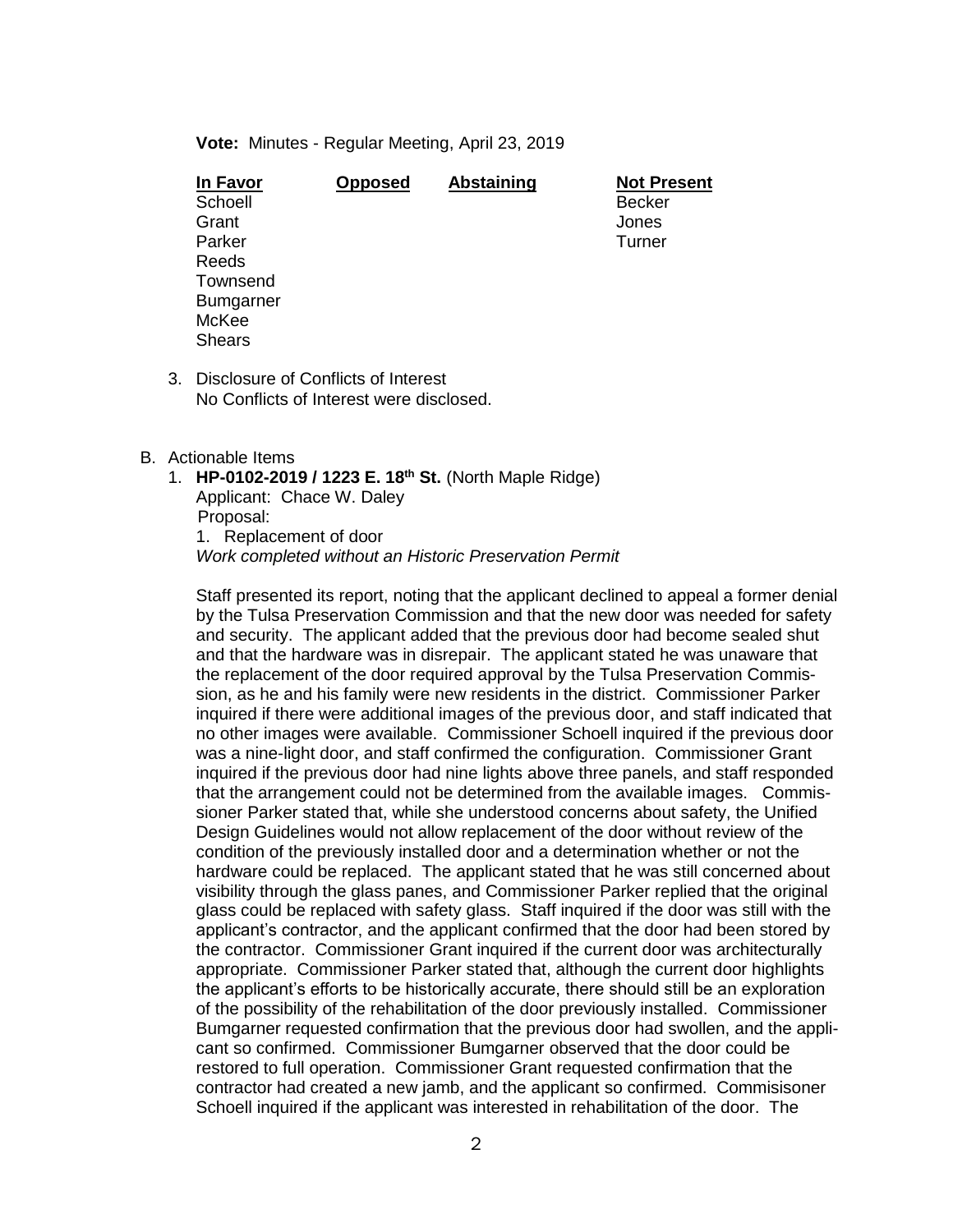applicant stated his preference would be approval of the current door but was prepared to provide more information about the previous installed door. Commissioner Parker added that it would be helpful to determine if the previously installed door was original. Commissioner Townsend inquired if the applicant was willing to continue the review of the application, and the applicant so indicated.

As there was no further discussion, Commissioner Townsend made a motion to continue the review of the application during the Regular Meeting on May 28. The motion was seconded by Commissioner McKee and was approved unanimously.

## **Vote: 1228 E. 18th St. (North Maple Ridge)**

|    | In Favor     | <b>Opposed</b> | <b>Abstaining</b> | <b>Not Present</b> |
|----|--------------|----------------|-------------------|--------------------|
|    | 1. Schoell   |                |                   | <b>Becker</b>      |
| 2. | Grant        |                |                   | Turner             |
|    | 3. Bumgarner |                |                   |                    |
| 4. | Jones        |                |                   |                    |
|    | 5. Parker    |                |                   |                    |
| 6. | Reeds        |                |                   |                    |
|    | 7. Shears    |                |                   |                    |
| 8. | Townsend     |                |                   |                    |
| 9. | McKee        |                |                   |                    |
|    |              |                |                   |                    |
|    |              |                |                   |                    |

# 2. **HP-0091-2019 / 2306 E. 17th St.** (Yorktown)

*Historic Preservation Permit Subcommittee Review Dates: April 4, April 16, 2019* Applicant: True North Homes, LLC Proposal:

1. Construction of residence

Staff presented its report, stating that the applicant had responded readily to the requests by the Historic Preservation Permit Subcommittee. Commissioner Parker noted that the documents showed two different configurations of the window on the north facade. Commissioner Parker recommended a change of the configuration of the window on the first story to three (3) rows of panes. Commissioner Reeds inquired about the color of the exterior elements and was informed that the color of the fascia would match the color of the gutters. , to which the applicant stated that the fascia will match the guttering.

As there was no further discussion, Commissioner Reeds made a motion to approve the application with the conditions that the fourth vertical row of windows on the window on the first story of the north facade be removed and that window have nine (9) rectangular panes. The motion was seconded by Commissioner Grant and was approved by majority.